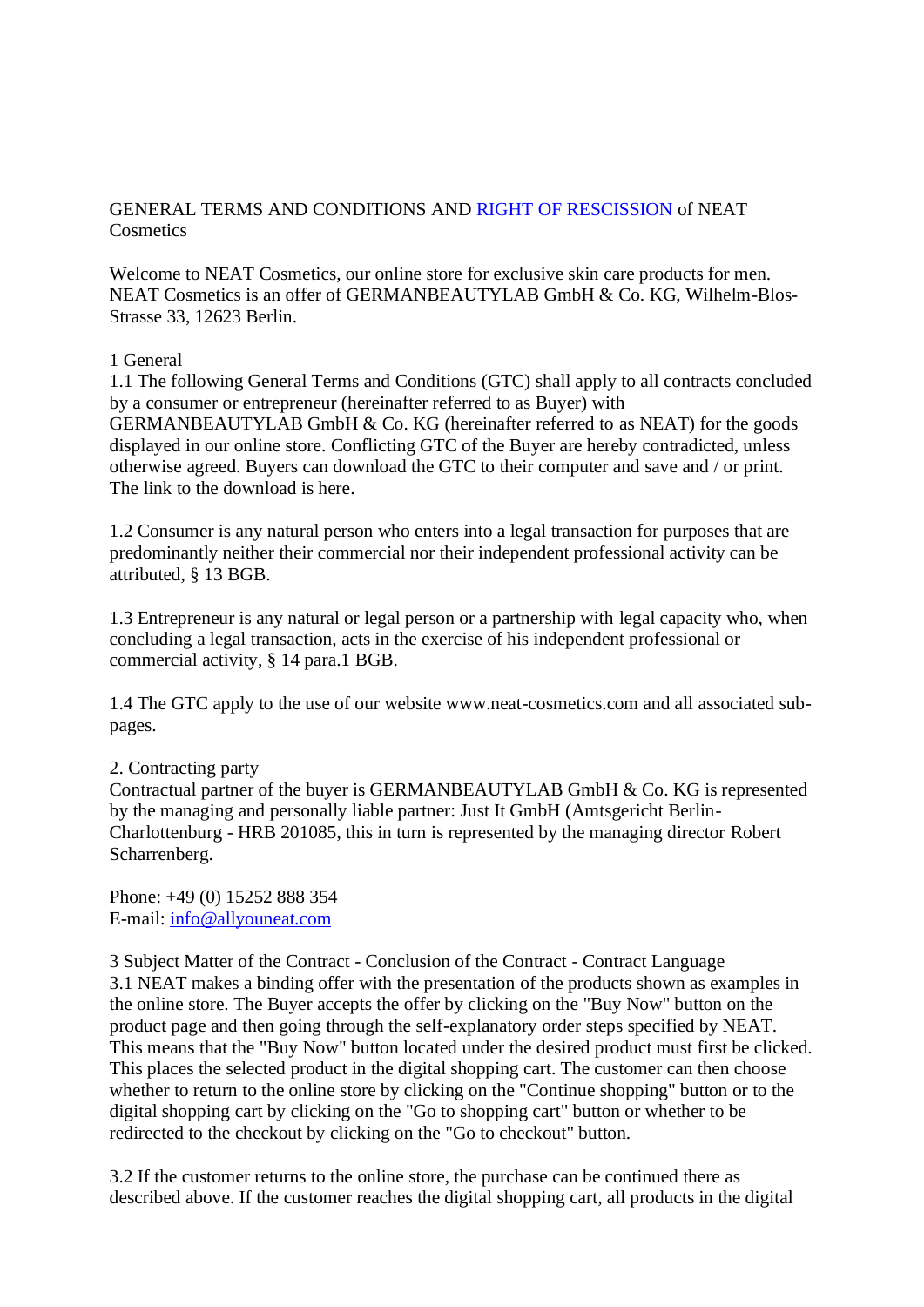shopping cart will be displayed. Here there is also the possibility to redeem coupons, as well as to view the subtotal and the total of the products. The digital shopping cart can also be checked again here and changed if necessary by clicking on the "Update shopping cart" button.

Afterwards, the button "Continue to checkout" has to be clicked. In the next step, the purchaser must enter the details of the billing address and, if applicable, the different delivery address as shown in the input mask. These are in particular the e-mail address, first and last name, country, street and house number, postal code and city. The customer can choose at this point whether he wants to open a customer account. If the Customer already has a customer account with NEAT, it is also possible to log in directly at this point and use the information stored in the customer account.

The customer can then view his shopping cart again in the overview and finally select one of the displayed payment methods (including credit card, PayPal, Bancontact, Alipay, etc.).

Subsequently, the customer has to confirm our terms and conditions and completes the ordering process in the last step of the ordering process by clicking on the button "order with costs", whereby the contract is concluded. 3.3.

3.3 If the customer clicks the button "Checkout" in the context of the selection under 3.1, the customer is taken directly to the checkout and goes through the ordering process described under 3.2.

3.4 The Buyer can correct his entries in the corresponding input fields at any time during the entire ordering process at each of the aforementioned steps using the usual keyboard and mouse functions (arrow keys forward and back).

3.5 The text of the contract shall be stored by NEAT and sent to the Buyer after conclusion of the contract together with the General Terms and Conditions, the instructions on revocation and the revocation form in text form by e-mail.

3.6 The quality of the ordered products results from the respective product descriptions in the online store. Images on our website may only inaccurately reflect the products; colors in particular may differ for technical reasons. Pictures serve only as illustrative material and may differ from the product. Technical data, weight, dimension and performance descriptions are given as precisely as possible, but may show the usual deviations. The characteristics described herein do not constitute defects of the products delivered by the Seller.

3.7 Contractual languages are German and English.

3.8 The processing of the order takes place automatically by e-mail. The Buyer shall ensure that the e-mail address provided by it for order processing is correct so that the e-mails sent by NEAT can be received. In particular, the Buyer shall ensure that, when using SPAM filters, all e-mails sent by NEAT or by third parties commissioned by NEAT with the order processing can be delivered.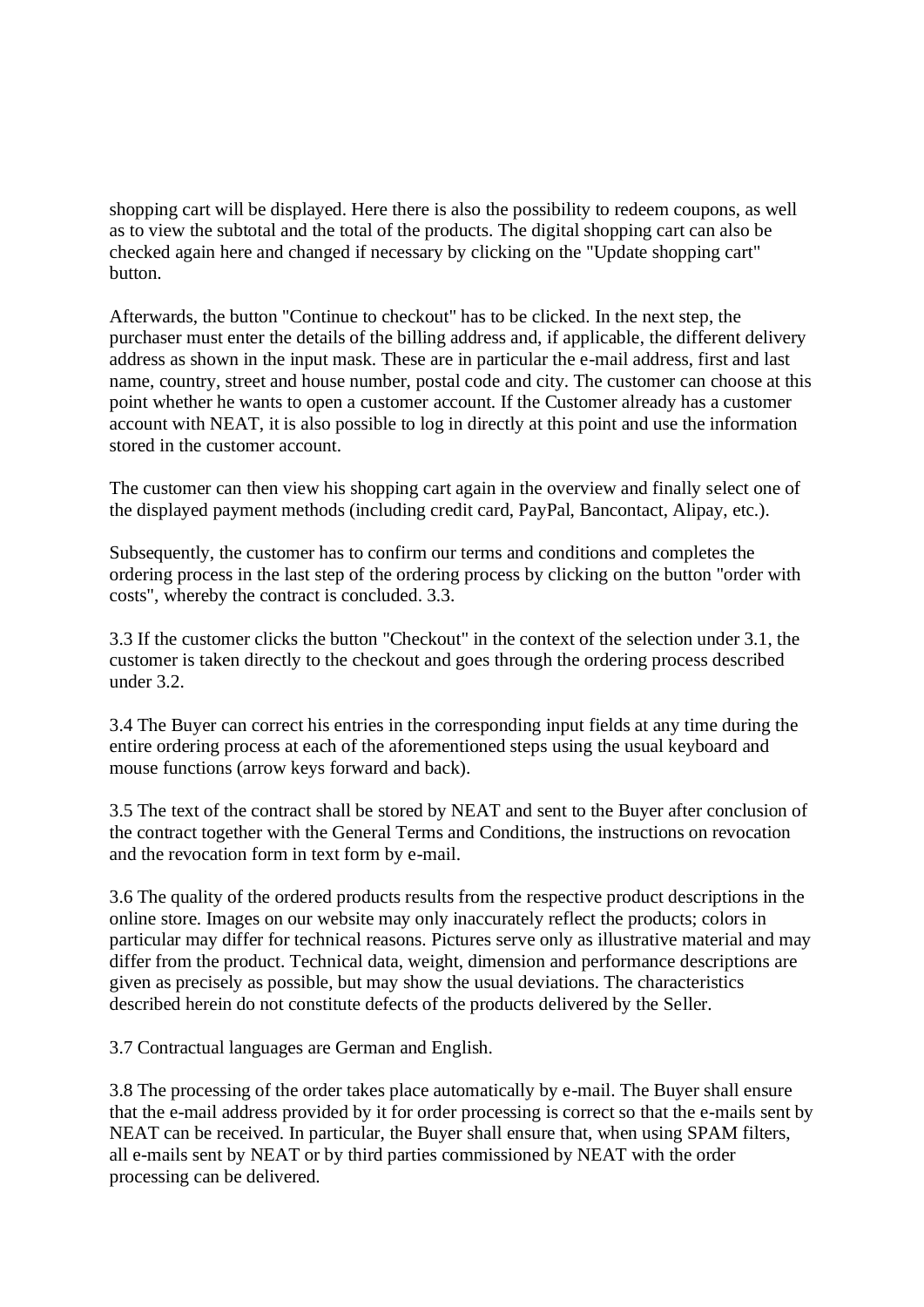3.9 In addition to the one-time purchase, the Buyer may also opt for a regular delivery in the context of the order process in the case of the refill offer. If the Buyer chooses regular delivery of the Refill Offer, he/she shall first select the time interval for delivery on the offer page within the ordering process before proceeding to the information according to the aforementioned points. The shortest time interval for regular delivery is 1 month and the longest time interval is 2 months. The regular delivery can be paused at any time without notice under 'My Profile' in the Customer Account by clicking on the 'Pause' button and can be paused or terminated by informal notification to NEAT by e-mail to [info@allyouneat.com.](mailto:info@allyouneat.com) The Buyer will be reminded at the email address on file with NEAT before each subsequent shipment of a refill, giving the Buyer enough time to change anything about the delivery date or address or to pause the shipments. Payment(s) for refills will be made through the same payment method as the initial order, unless otherwise agreed. Payment is due immediately upon delivery of the refill.

## 4. CANCELLATION POLICY

4.1 The right of withdrawal applies only to buyers who are consumers (i.e. a natural person who concludes the order for purposes which can predominantly be attributed neither to his commercial nor to his independent professional activity).

4.2 The Buyer is entitled to revoke the declaration to purchase the goods within 14 days by means of a clear declaration (e.g. a letter or e-mail sent by post) or, if the goods are handed over to him before the expiry of the deadline, also by returning the goods, without stating any reasons.

You can use the [attached sample withdrawal form](https://www.neat-cosmetics.com/sample-revocation-form/) for this purpose, but it is not mandatory.

If you want to revoke the contract, please fill out this form and send it back. To GERMANBEAUTYLAB GmbH & Co. KG, Wilhelm-Blos-Strasse 33, D-12623 Berlin, EMail: [shop@neat-cosmetics.com:](mailto:shop@neat-cosmetics.com)

- I/we (\*) hereby revoke the contract concluded by me/us (\*) for the purchase of the following goods (\*)

- Ordered on (\*)/received on (\*)

- Name of the consumer(s)
- Address of the consumer(s)
- Signature of the consumer(s) (only in case of paper communication)
- Date

 $\overline{\phantom{a}}$  , where  $\overline{\phantom{a}}$ 

(\*) Delete where not applicable.

The withdrawal period is fourteen days from the day on which the buyer or a third party named by him, who is not the carrier, has or has taken possession of the goods.

The revocation period shall be deemed to have been observed if the clear declaration of revocation or the goods are sent before the end of the revocation period to: GERMANBEAUTYLAB GmbH & Co. KG | Wilhelm-Blos-Str. 33 | 12623 Berlin E-mail: joy@germanbeautylab.com German cell phone number: +49 (0)152 52 888 354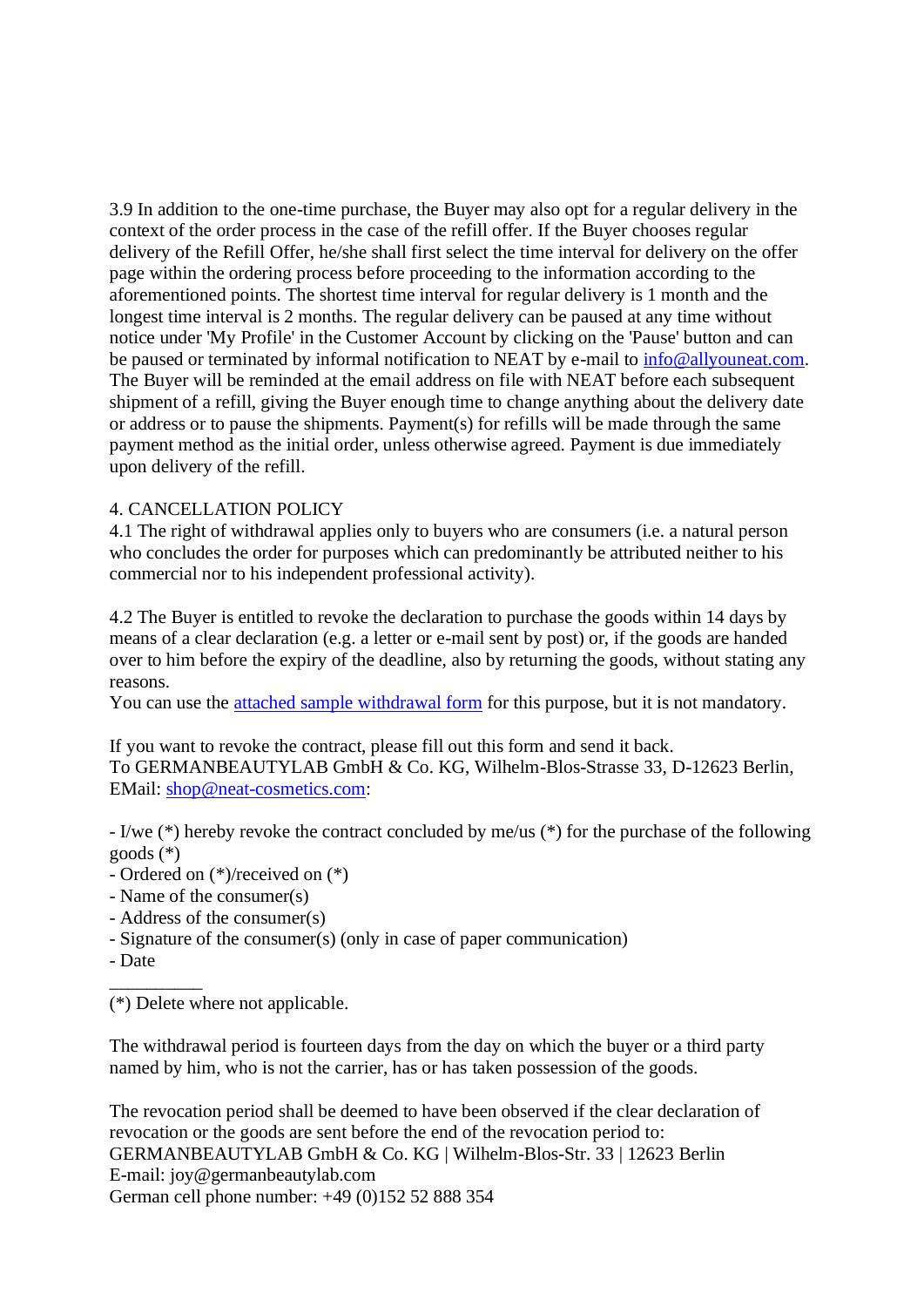## Consequences of revocation

4.3 The services received by both parties, in particular the goods received by the Buyer and the payments made by the Buyer to the Seller (with the exception of the additional costs resulting from the fact that the Buyer has chosen a type of delivery other than the standard delivery offered by the Seller), must be returned immediately in the event of an effective revocation and at the latest within fourteen days from the day on which the notification of the revocation of the contract was received by the Seller. Any benefits derived, such as interest, shall be surrendered. The buyer is obliged to pay compensation for any deterioration caused by the intended use of the delivered goods. This does not apply if the deterioration is exclusively due to the examination of the properties and functioning of the delivered item. Testing of the properties and functionality means the testing of the item, as is customary in retail stores.

4.4 When exercising the effective right of withdrawal, the Buyer is obliged to return the delivered item to the above address within 14 days of being informed of the withdrawal. The deadline is met if the Buyer sends the goods before the deadline expires. The seller may refuse repayment until he has received the goods back or until the buyer has provided proof that he has returned the goods, whichever is earlier.

The Buyer shall bear the regular, direct costs of the return shipment, provided that the delivered goods correspond to the ordered goods.

4.5 The right of withdrawal does not apply to the following contracts:

Contracts for the delivery of sealed goods that are not suitable for return for reasons of health protection or hygiene, if their seal has been removed after delivery.

## 5 Prices and Terms of Payment

5.1 The prices stated by NEAT are Euro amounts and are to be understood as final prices including the respectively applicable statutory value added tax. Any additional delivery and shipping costs that may be incurred shall be shown separately in the respective product description as well as in the shopping cart and at the checkout before conclusion of the contract.

5.2 In the case of deliveries to countries outside the European Union, further costs may be incurred in individual cases for which NEAT is not responsible and which shall be borne by the Buyer. These include, for example, costs for the transfer of money by credit institutions (e.g. transfer fees, exchange rate fees) or import duties or taxes (e.g. customs duties).

5.3 The Buyer may choose from various payment options, each of which is indicated in the NEAT offer.

5.4 Depending on the choice of the payment method by the Customer, the Customer will be taken directly to the respective provider (e.g. PayPal) after conclusion of the contract and can initiate the payment there.

5.5 NEAT accepts various credit cards, e.g. Visa, American Express or Mastercard. NEAT will debit the invoice amount from the Buyer's credit card directly after receipt of the order.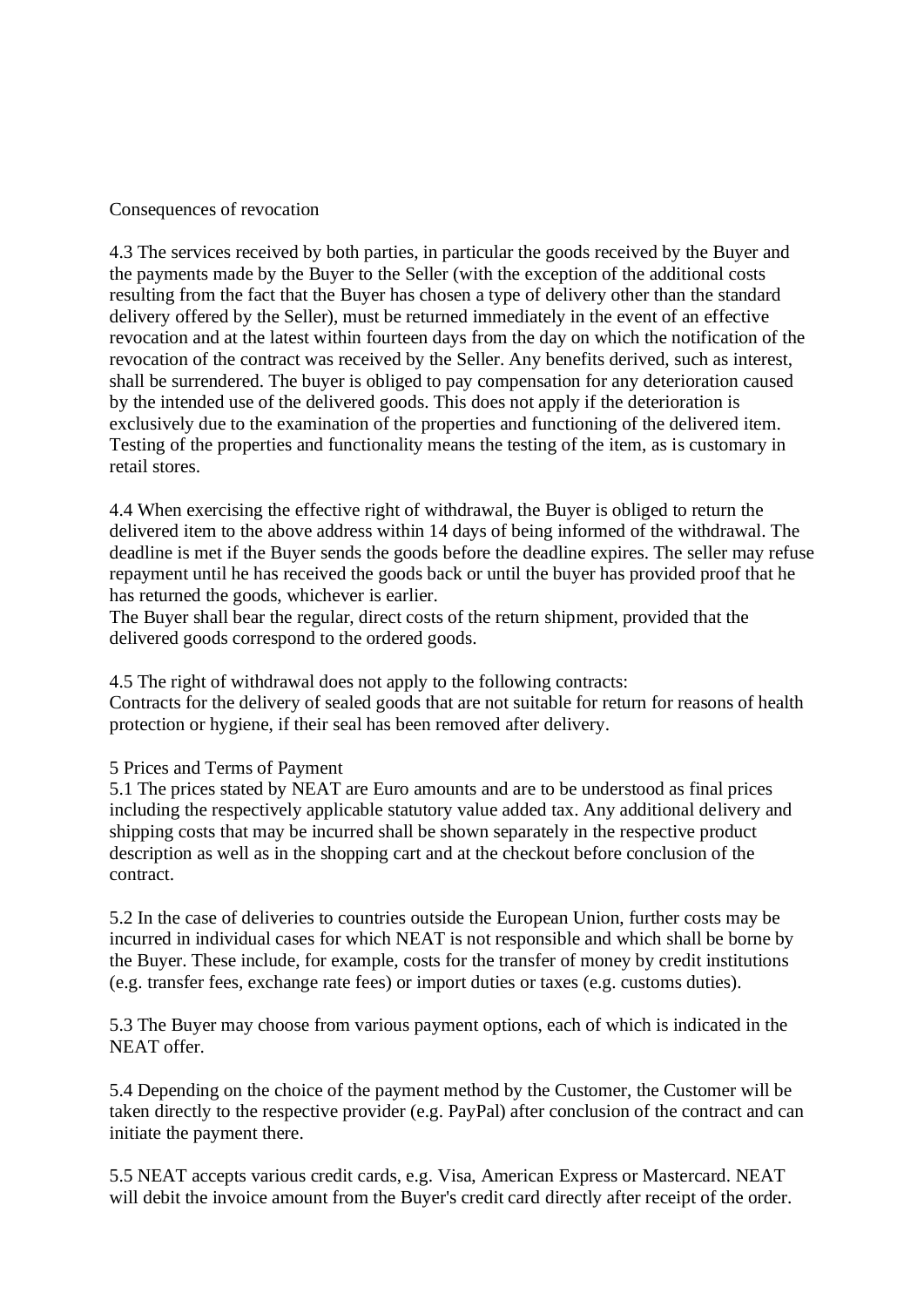6. Delivery and shipping conditions, retention of title

6.1 The delivery of goods shall be made by shipping to the delivery address indicated by the Buyer, unless otherwise agreed. The delivery address specified in the order processing at NEAT shall be decisive for the processing of the order, unless otherwise notified.

6.2 The delivery period within Germany is 14 working days. The delivery period shall start on the day after the conclusion of the contract and end with the expiry of the last day of the period. If the last day of the period falls on a Saturday, Sunday or a public holiday recognized by the state at the place of delivery, the next working day shall take the place of such a day. If several items have been ordered within the scope of one order, for which different delivery times apply, NEAT shall ship the goods in several partial shipments, depending on availability, for which the delivery times indicated for the respective item apply. Additional shipping costs do not apply.

6.3 If the dispatched goods are returned to NEAT by a transport company because delivery to the Buyer was not possible, the Buyer shall bear the costs for the unsuccessful dispatch. This shall not apply if the Buyer is not responsible for the circumstance which led to the impossibility of delivery or if the Buyer was temporarily prevented from accepting the service offered, unless NEAT had given the Buyer reasonable advance notice of the service.

6.4 Self-collection is not possible at the Seller's registered office.

6.5 The goods shall remain the property of NEAT until full payment of the purchase price.

6.6 If the Buyer is an entrepreneur, the following shall apply in addition: NEAT shall retain title to the goods until all claims arising from the current business relationship have been settled in full. Before transfer of ownership of the goods subject to retention of title, pledging or transfer of ownership by way of security is not permitted. The entrepreneur-buyer may resell the goods in the ordinary course of business. In this case, the Entrepreneur-Purchaser already now assigns to NEAT all claims in the amount of the invoice amount, which accrue to it from the resale. NEAT accepts the assignment. However, the Entrepreneur-Purchaser is authorized to collect the claims. Insofar as the Entrepreneur-Buyer does not duly meet his payment obligations, NEAT reserves the right to collect claims itself. In the event of combination and mixing of the Reserved Goods, NEAT shall acquire coownership of the new item in the ratio of the invoice value of the Reserved Goods to the other processed items at the time of processing. NEAT is obligated to release the securities to which it is entitled upon request to the extent that the realizable value of our securities exceeds the claims to be secured by more than 10%. The selection of the securities to be released shall be incumbent on NEAT.

# 7. Transport Damages

7.1 If goods are delivered with obvious transport damage, the Buyer shall immediately complain about such damage to the deliverer and contact NEAT as soon as possible.

7.2 Failure to make a complaint or to contact NEAT shall have no consequences for the statutory warranty rights (see item 8). It only helps NEAT to be able to assert its own claims against the carrier or the transport insurance.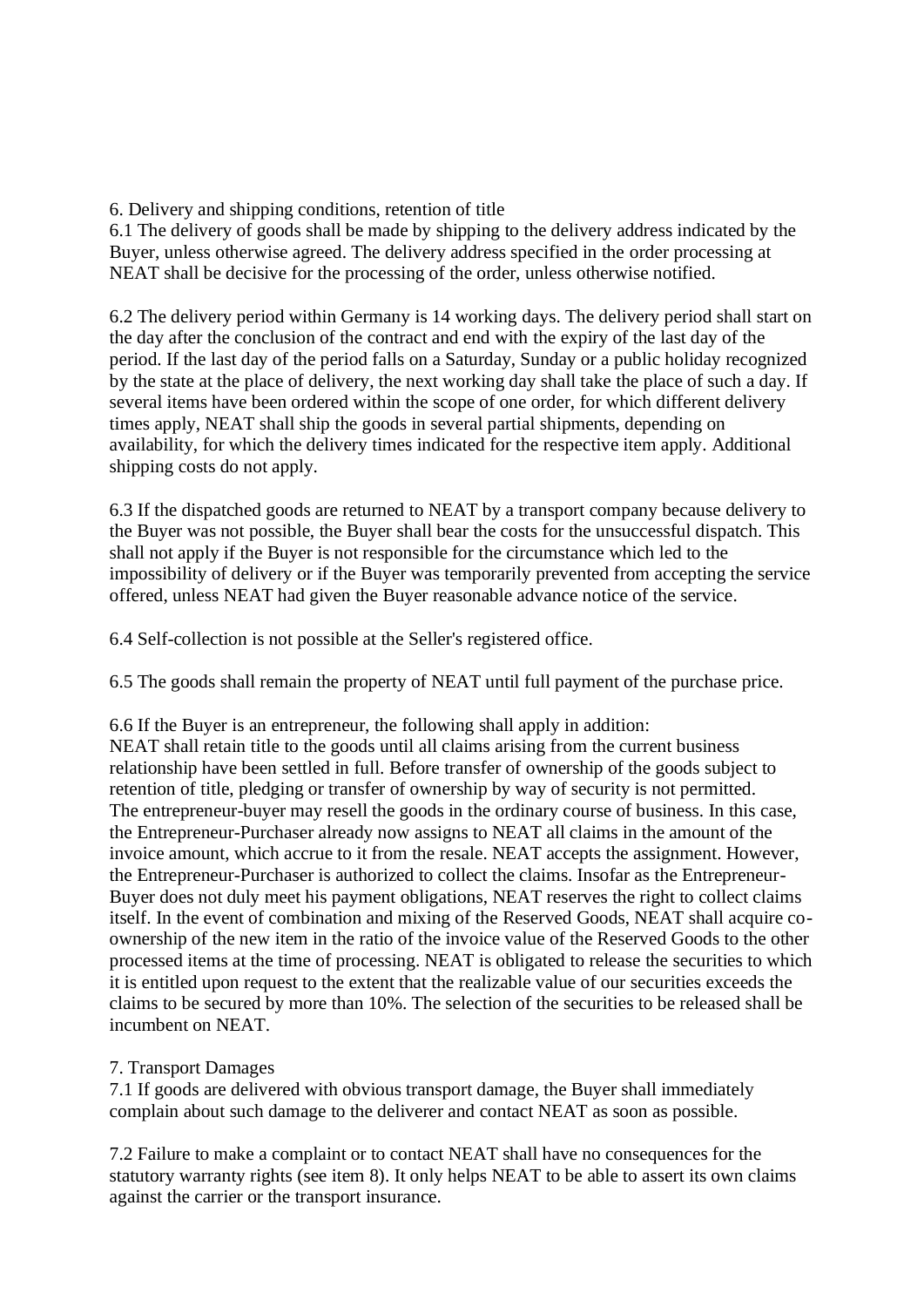8 Warranty and Liability

8.1 The statutory warranty provisions and claims shall apply.

8.2 The color representation of the articles on the website may vary slightly depending on the Internet browser used and the monitor settings of the Buyer; these deviations are technically never completely avoidable and do not constitute a defect.

8.3 In the case of purchases by entrepreneurs within the meaning of § 14 BGB, the statutory provisions apply with the following modifications:

- Only our own specifications and the manufacturer's product description are binding for the quality of the goods. Public promotions and statements and other advertising by the manufacturer are not part of the quality of the goods owed by us.

- The goods are to be inspected immediately. Obvious defects must be reported to us within 7 days of receipt of the goods. Timely dispatch shall be sufficient to meet the deadline. This shall also apply to hidden defects discovered at a later date. In the event of a breach of the duty to inspect and notify defects, the assertion of warranty claims shall be excluded. - In the event of defects, we shall, at our discretion, either remedy the defect or provide a replacement delivery (subsequent performance). If the subsequent performance fails twice, you may, at your option, demand a reduction in price or withdraw from the contract. - The warranty period shall be one year from delivery of the goods.

8.6 A warranty shall only exist for the goods delivered by NEAT if this was expressly stated in the order confirmation for the respective item.

8.7 Complaints and claims can be made by the Buyer at the address and/or e-mail address given in the imprint. The link to the imprint is [here.](https://www.neat-cosmetics.com/imprint/)

8.8 NEAT's liability for damages is excluded. This shall not apply to claims for damages of the User arising from injury to life, body, health or from the breach of essential contractual obligations (cardinal obligations) as well as liability for other damages based on an intentional or grossly negligent breach of duty by NEAT or an intentional or negligent breach of duty by a legal representative or vicarious agent of NEAT. Material contractual obligations are those whose fulfillment is necessary to achieve the objective of the contract. NEAT is not responsible for achieving a certain economic success.

In the event of a breach of essential contractual obligations, NEAT shall only be liable for the foreseeable damage typical for the contract if such damage was caused by simple negligence, unless it is a matter of claims for damages by the User arising from injury to life, body or health.

## 9. Applicable law

9.1 All legal relations between the parties shall be governed by the laws of the Federal Republic of Germany to the exclusion of the laws on the international sale of movable goods. In the case of consumers, this choice of law shall only apply to the extent that the protection granted is not withdrawn by mandatory provisions of the law of the country in which the consumer has his habitual residence.